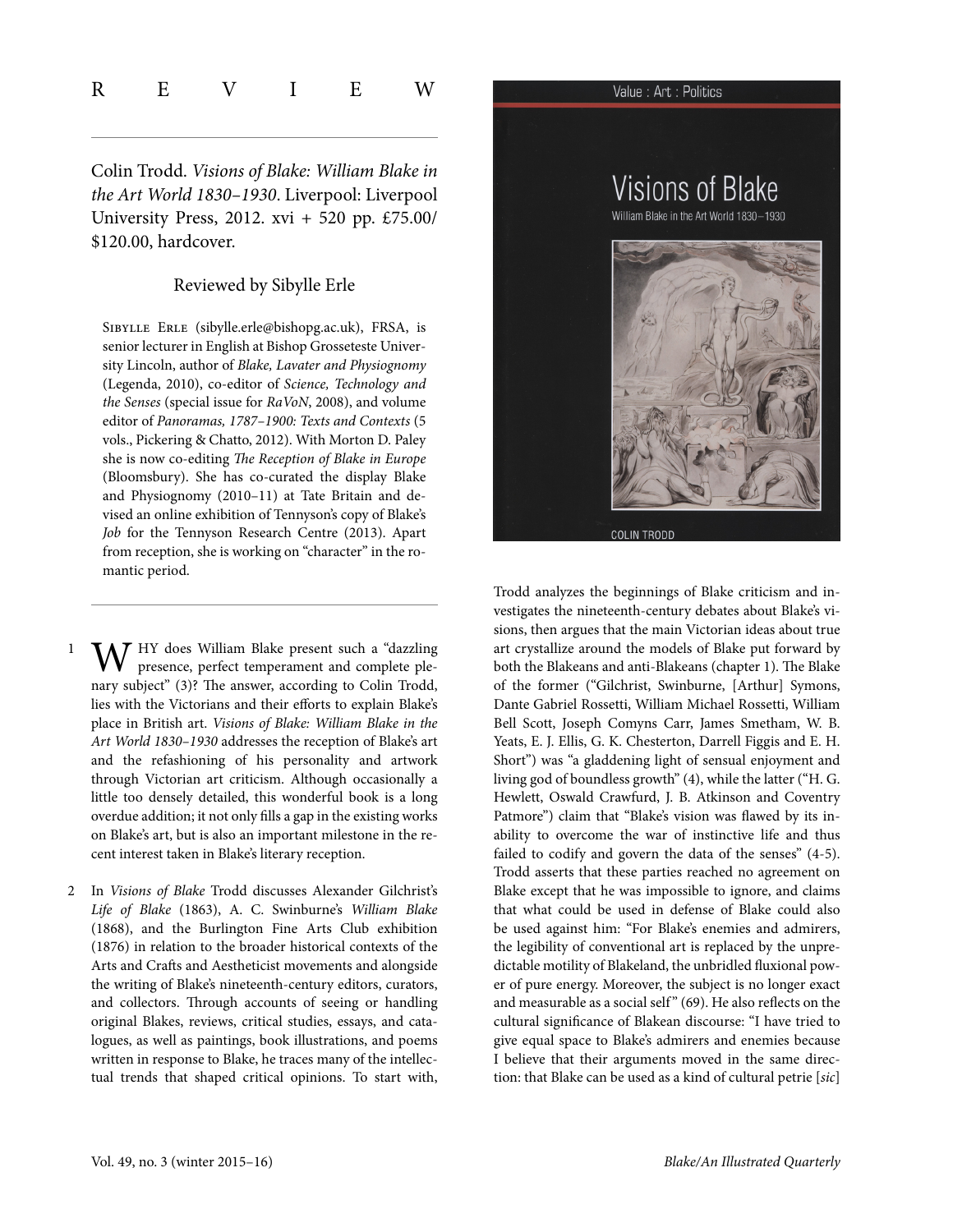dish to discuss how artistic vision and value relate to modern experience" (10). Trodd demonstrates throughout that even the anti-Blakeans, who eyed the artist skeptically since he seemed to reject the moral values they shared, were captivated by his art. In the first instance, Trodd is interested in the details of the arguments, not in the simple opposition between supporters and detractors, because these arguments reveal interesting information about the Victorian mind-set. The reception of Blake's art, in short, was at the heart of Victorian anxieties concerning the educational remit of public art and the changing relationship between the artist, his audience, and his critics (172). Then and now, he writes, "Blake is fantasised through competing ideas—aesthetic immediacy, creative freedom, dynamical expression; critical recklessness, cultural solipsism, psychic violence" (10).

Blake was little known during his lifetime, and already divided those who knew or met him. Allan Cunningham, in The Lives of the Most Eminent British Painters, Sculptors, and Architects (1830), cast him as a hardworking artist who failed to translate his visions into successful pictorial representations. The image of poor, honest, laboring Blake, invariably emphasized by later commentators, inspired, for example, Frederic Shields's Blake's [Work-Room](http://manchesterartgallery.org/collections/search/collection/?id=1917.675) and Death-[Room](http://manchesterartgallery.org/collections/search/collection/?id=1917.675) (c. 1880–90), which "attempts to picture Blake's world by making it a picture of his inner life" (151). On the whole, the determination to make sense of Blake's art was fueled by biographical narrative and especially the Life of Blake by Gilchrist, who, like Swinburne in William Blake, intended to reorganize "Blake" and improve on what Cunningham or William Hazlitt had written about him.<sup>1</sup> The anecdotes about the visionary heads, for one, were difficult to accommodate. The diarist Henry Crabb Robinson dismissed him as too eccentric on account of the visionary heads. Edward Calvert, a follower of Blake and member of the Ancients, told Gilchrist that when he looked at Blake he saw "nothing but sanity," and John Linnell was certain that Blake was merely acting like a medium. The question for the nineteenth-century Blakeans was, what kind of person could have produced a form of art that blocked the traditional routes of pictorial communication? Later Scott, who owned the tempera of The [Ghost](http://www.tate.org.uk/art/artworks/blake-the-ghost-of-a-flea-n05889) of a Flea (c. 1819, Butlin #750, Tate Britain),"would refashion Blake as the precursor of the 'New Spiritualism'" because many of his images were specimens from "the phantasmal world at the edge of human experience" (189). In the nineteenth century Blake's life, as well as the Blakean canon, soon came to be treated as discursive fields: not only did opinions about Blake differ,

but Gilchrist's biography, because of his untimely death, was completed by the Rossettis and edited by his wife, Anne Gilchrist. D. G. Rossetti wrote an additional,"Supplementary" chapter, which argues that Blake was a "forerunner of the Pre-Raphaelites" (63); W. M. Rossetti compiled an annotated catalogue that stood unrivaled, even by Scott's catalogue for the Burlington Fine Arts Club exhibition, until the early twentieth century (159). Subsequent editions of Gilchrist's biography were to include essays by Smetham, Shields, and W. Graham Robertson. The first monumental Victorian biography of Blake, which had set out to revise and redefine Blake's artistic identity, was, in fact, a growing omnium gatherum of interconnecting ideas about his mental state and disturbingly über-creative art.

- 4 In chapters 1 and 2 Trodd analyzes the unresolved problems that Blake's art posed for his Victorian commentators. What was the meaning of his art? Some perceived Blake as an outsider because he ignored the ideal of abstract beauty or central form, a goal recommended to aspiring young artists by Joshua Reynolds in his Discourses (1798). Others admired him as an innovator because of his uncompromising pursuit of personal vision. This vision, however, was rendered more often than not at the expense of balance and pictorial expression: "Even those most sympathetic to his art, including Gilchrist, the Rossetti brothers, Swinburne and Symons, tended to trace in his work the uneasy relationship between aesthetic exuberance and compositional coherence" (21). Blake was judged simultaneously as antiacademic, going against polite art and taste, and as excessive, creating new and spontaneous visual experiences with no recognizable patterns. With Hewlett in mind, Trodd explains this position as follows: "Refusing to attend to objects in the real world, Blake makes himself the origin of the identity of the artwork, the source of its action, the master of 'mystery.' In place of pictorial mastery he offers unresolved pictorial discord" (37). Trodd calls this problem Blake's "'bad' individualism" (38-39). Chapter 1 concludes with an interesting analysis of Blake as a Job-like figure, starting with Cunningham's portrayal but also referring to other texts (sonnets by Bernard Barton and D. G. Rossetti) and drawing attention to Smetham's review of Gilchrist: "Blake is drained of critical force in becoming an icon of the critical quietism and submission favoured by the Methodist Smetham" (59). Swinburne, on the other hand, attacked Gilchrist for putting too much emphasis on Blake's personality and neglecting the "creative energy" of his art (64).
- 5 Chapter 2 digs deeper into the development of Blake criticism by explaining why Victorian critics perceived Blake's art as "invasive" rather than "invalid," as his earlier romantic commentators had done (89). Trodd's metaphor "Blakeland" captures the need (articulated by Blake himself) to

<sup>1.</sup> Though Hazlitt seems especially relevant for arguments about the social class of the Blakeans, the afterlife of Hazlitt's Blake—that is, romantic Blake—is never fully explored.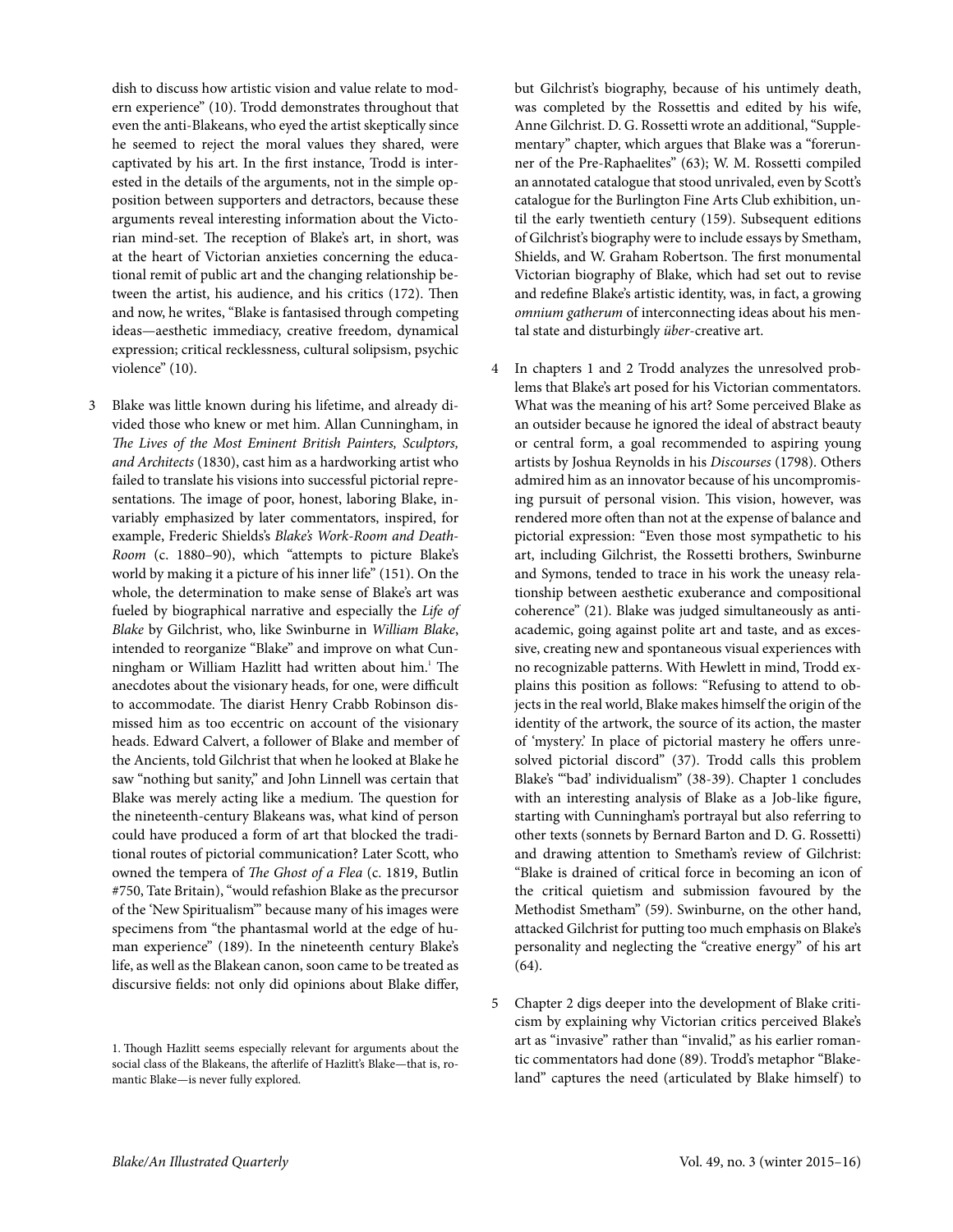enter into Blake's art in order to understand Blake, and links back to Smetham's "Blakean chamber," which is a space all viewers are invited to share with the artist (58). Again, Trodd approaches his topic through opinions voiced in reviews of Gilchrist's Life of Blake. The mid-Victorian anti-Blakeans, he stresses, focused on the physicality of Blake's designs because, when looking at them, they realized that they felt threatened (89). "A persistent theme in Victorian discourses on Blake is the way in which his images project themselves at spectators, how they suggest or enact certain conditions of experience" (92). He urges that "we need to look at Blake's art as a stimulus" and admits that he wants to "find out what kind of criticism Blakean vision makes possible" (98, 99). Beginning with an examination of the commentary of J. J. G. Wilkinson, an anti-Blakean despite his (image-free) edition of the Songs, Trodd explores the negative feelings caused by Blake's art, directing us to the writings of F. T. Palgrave, Atkinson, and John Ruskin, as well as Cunningham and Robert Hunt. He eventually turns to analyzing the composition, surface, and form of Blake's Newton (124). Moving between nineteenth- and twentieth-century criticism, as well as in the footsteps of Victorian Aestheticists, Trodd undertakes a commanding case study of the body of Newton but sidesteps the visual effects produced by color printing. Given the focus on physicality, it would be good to find out if W. M. Rossetti or Ruskin (190) or even Edward Burne-Jones (237) knew about the different pulls or versions of the large color prints.

- 6 Nineteenth-century scholarship is responsible for establishing the Blakean canon. Ellis and Yeats, in The Works of William Blake: Poetic, Symbolic, and Critical (1893), for example, present The Four Zoas as "Blake's master text" (198). The broader question of which artworks Victorian Blakeans would have had access to remains, unfortunately, unanswered in the early chapters. In chapter 3 Trodd outlines how, thanks to the exhibitions organized by the Burlington Fine Arts Club, the Carfax Gallery (1904 and 1906), the Tate Gallery (1913), and the Whitworth Institute in Manchester (1914), Blake's art emerged "into the wider public world" (156). Blake began to figure significantly in the art market around 1850, and by the end of the nineteenth century, Trodd stresses, his art was part of the public discourse on national art and British book design. In view of the book's subtitle it is surprising that early auction sales, such as Visions, America, Urizen, and two other works at Christie's in 1834,<sup>2</sup> go unmentioned. Trodd moves through the proposal by Bernard Quaritch and Ellis for a Blake Society, or "social bureau for the exchange of information and
	- 2. G. E. Bentley, Jr., Blake Books Supplement (Oxford: Clarendon Press, 1995) 285-86.

knowledge" (145); the acquisition of Blake's works by national institutions; private collectors and critics, such as Richard Garnett, Isaac D'Israeli, Thomas F. Dibdin, Palgrave, and Carr; and the role of Victorian art journals, such as the Century Guild Hobby Horse, Athenaeum, and Art Journal, in promoting Blake's designs, which were available as facsimiles by William Muir. He makes a number of thought-provoking observations, noting, for example, that few of the "collections assembled by Victorian industrialists included works by Blake" and that the patrons of the Pre-Raphaelites showed little interest in Blake (159). Trodd's analysis of an exchange between D'Israeli and Dibdin presents these two collectors as agreeing with Gilchrist; for all of them, "Blake is involved in a peculiar project to reawake our sense of human beingness by unearthing the origin of art in the obscure, enclosed and confused movement of the body" (188). With regard to the changes in the perception of Blake's art, Trodd explores the view held by Blakean Aestheticists, which celebrated his art as "the embodiment of pure freedom" but was "rejected by anti-Blakeans … [as] a form of collecting premised on the notion that the cherished artist carries and embodies a mysterious and desirable value" (192). He uses "collecting" here as a metaphor to describe the content of Blake's compositions. Looking toward A Descriptive Catalogue, which he believes to be the central document of Blake's aesthetic theory, Trodd argues that "Blake, who believed he was equipped with an ur-connoisseurial vision that enabled him to strip classical objects of their conventional signs or names and return them to an original state of being, identified real artists with the power to see beyond traditional codifications of the meaning of art" (193). So, when it comes to art-making, Blake is a collector of mental images, and he is also, to push Trodd's argument slightly, a creator of montages: "Blake expresses the view that art is an expression of the desire to increase the quality, harmony and integrated force of the public imagination: images act to reconnect the individual artist with a visionary fellowship, critical audience or public of creator-collectors" (195). This chapter ends with an account of Blake's impact on the designs of Ellis's Seen in Three Days, Walter Crane's The Sirens Three, and J. T. Nettleship's "Blake drawings."

7 In the second half of Visions of Blake, Trodd delves deeply into Blake-inspired criticism of Victorian art, as he wants to move beyond studies of influence (233). Concentrating on the model created by the Rossettis and Swinburne, he proposes that we use Blake to explain and evaluate the technical radicalism of Aubrey Beardsley, Burne-Jones, and, most importantly, Ford Madox Brown, because one's position on Blake came to define any stance of critical opposition: "Blake becomes an available reference point for those artists and commentators who set out to challenge the academic assertion that pure individualism tends to erode the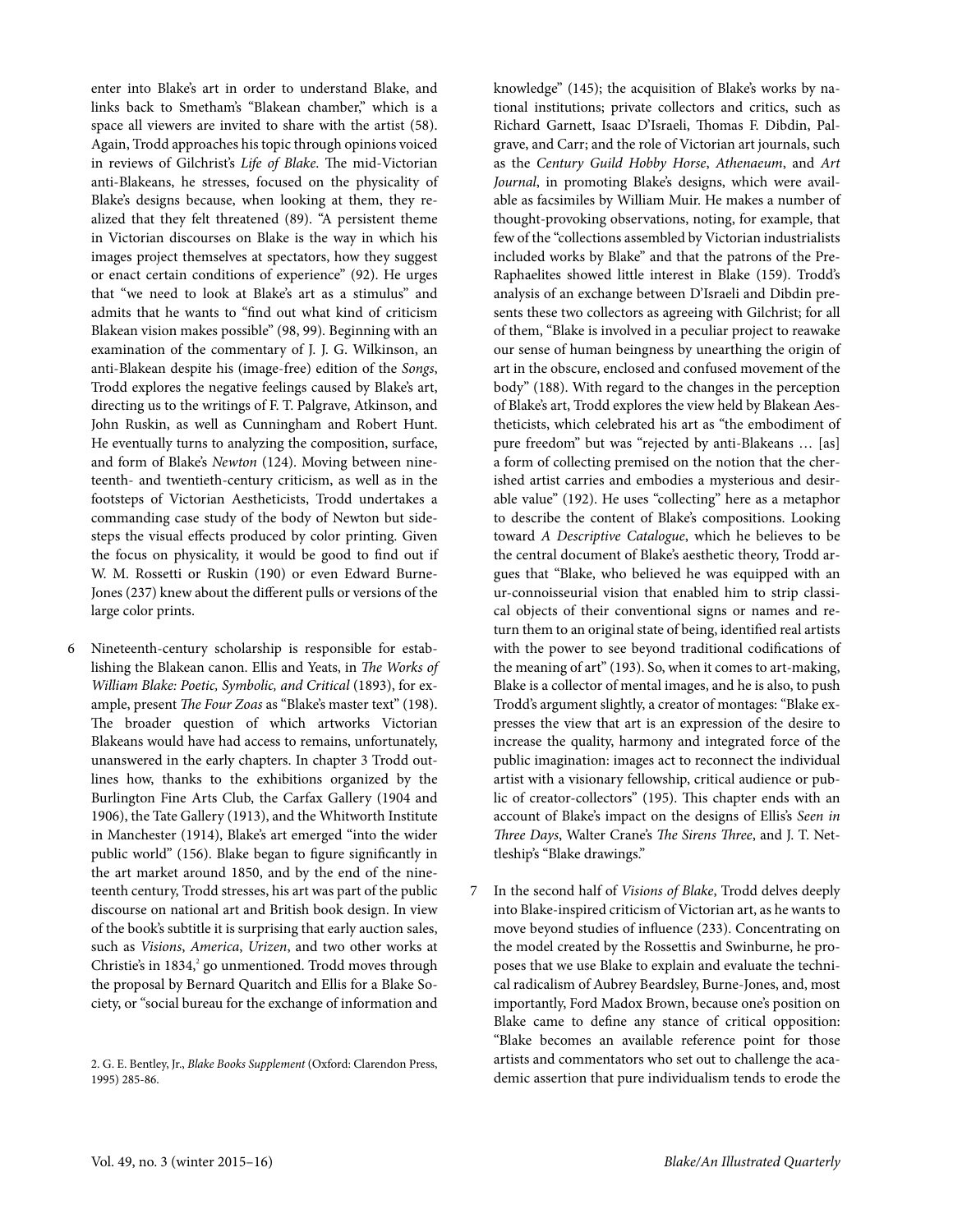authority and integrity of art by weakening its technical and formal means of expression" (233). Consequently, what drives Trodd's impressive readings in chapter 4 is the "shared attitude to the nature of the body as a vital component in the production of visual meaning" (232). For example, reminding us of Blake's Newton and pointing toward his "Chariot of [Inspiration"](http://www.blakearchive.org/exist/blake/archive/object.xq?objectid=jerusalem.e.illbk.46&java=no) while analyzing Beardsley's The Cave of [Spleen](http://www.mfa.org/collections/object/the-cave-of-spleen-illustration-to-alexander-popes-the-rape-of-the-lock-4919), Trodd concludes that "Beardsley assaults the insulating orderliness of composition to stress the directness of vision, but … the unified body mutates into the grotesque excrescences of biological life, and so he generates something similar to the kind of spectral field described by Wilkinson, Dibdin and D'Israeli as they looked at and beyond the traumatised figures populating Blake's mysterious artworld" (240). Next, Trodd builds toward a new reading of Brown's style and works, in particular Work, by explaining Brown's indebtedness to Thomas Carlyle's writings and to the quality of Blake's images: "Style becomes part of his method of seeing the world, which is to say, it becomes embedded in his way of representing people, objects and spaces" (247). Brown, he argues, approaches representation as melding or rather "knitt[ing] together" (258, 273): "'content' and 'style' intermingle in images designed to complicate the processes of pictorial composition and critical exposition" (279). All this makes very interesting reading. Trodd connects Work with the text of Blake's "London," but does not address the visual effects made possible through illuminated printing. (I should mention that it is not always immediately clear how we are meant to look at the wonderful color plates in the middle of the book. Are we to observe as Blakeans or as anti-Blakeans?)

8 In chapter 5, Trodd discusses the paintings of G. F. Watts. Watts came to know Blake's work through the circle at Little Holland House; he viewed Blake's art through Wilkinson's lens rather than Rossetti's or Swinburne's (325). Trodd moves from technical similarities to shared attitudes and responses to cultural change while revisiting and reevaluating the opinions of contemporary writers on art, such as Lytton Strachey, Virginia Woolf, Chesterton, Symons, R. E. D. Sketchley, Mary Watts, and Mrs. Barrington (333-70). He concentrates on the body, the relationship between "subject and space" (316), and "archetypal beings in cosmic settings" in Watts's late paintings (322). The first case study is on Watts's Hope and the body in Blake's "The Ancient of Days" and Newton (321f., 344, 351f.); the second, related study is on Evolution. Keen to establish Watts's "Blakean vision" (355), Trodd draws a connection to Swinburne's model of Blake (353) and examines the double identities articulated in Evolution, which depicts a nude woman surrounded by active infants: "The mother-idol and the putti are designed to block the expectation that the subject of evolution should represent separate stages in the march from savagery to civilisation. Life itself appears anomalous, resisting the homogeneity of the continuous interactive composition, hence the kinetic energy of the putti creates a strange lattice-like growth obscuring, as opposed to clarifying, the self-contained rectangularity of pictorial space" (352). This chapter on the post-Gilchrist and post-Pre-Raphaelite reception of Blake's art (311) focuses on how the body comes to represent the tensions inherent in modern consciousness: "The body becomes at once unstoppable, incomplete and unresolved" (357). It is through Blake that Victorian critics frame and understand this phenomenon.

9 Chapter 6, the final chapter, is an almost panoramic survey of the "critical modelling" (372) happening during the Edwardian period. Trodd starts with the way that Blake is remade through the thinking of James Joyce and Yeats, as well as in the writings of Henry James and J. K. Huysmans; he continues to identify critical alignments while considering the ever-growing and diversifying number of critical viewpoints. He returns, for example, to A. H. Mackmurdo and the Arts and Crafts movement's "celebration of the handmade artefact" (388), Chesterton (423ff.)—who "wants to see Blake battling to outflank Decadence and Theosophy, both of which he associates with a condition of formlessness" (424)—the Blake Society, and Watts (451ff.). He spends additional time on Symons, with Ellis and Yeats's Works of William Blake in the background, and arrives at Wicksteed, who subscribes to the idea that systems or codes are at work in Blake's art, but "stresses the evangelical-moral Blake over the inspirational-ecstatic Blake" (405). Trodd ends this strand with a summary of Wicksteed's legacy: "Wicksteed wanted to free Blake from the fluxional world of Aestheticism by finding works which demonstrated that he was a disciplined, well-organised and effective citizen in the republic art [sic]" (406). Fifteen years later Figgis, a good synthesizer of existing models of Blake, would follow suit (456ff.). Next, Trodd sweeps across the "self-help" Blake (407) and the "life-altering" Blake (408) and, after briefly mentioning Stanley Spencer and Paul Nash (408), settles on discussing Blake's influence on Wyndham Lewis and Edwardian book illustrators. He then turns to Basil de Selincourt and Osbert Burdett, who approached Blake in the manner of anti-Blakeans because for them Blake was dangerous: they "declare that Blake is more an entrepreneur of crisis than a connoisseur of artmaking processes" (416). Short and Alan Clutton-Brock, on the other hand, are more sympathetic; Short's approach, Trodd points out, "anticipates the social and political reading" of Jacob Bronowski and A. L. Morton (430). Clutton-Brock, however, falls into the category of psychoanalytical critics who, in the tradition of the anti-Blakeans, attest to Blake's mental problems.